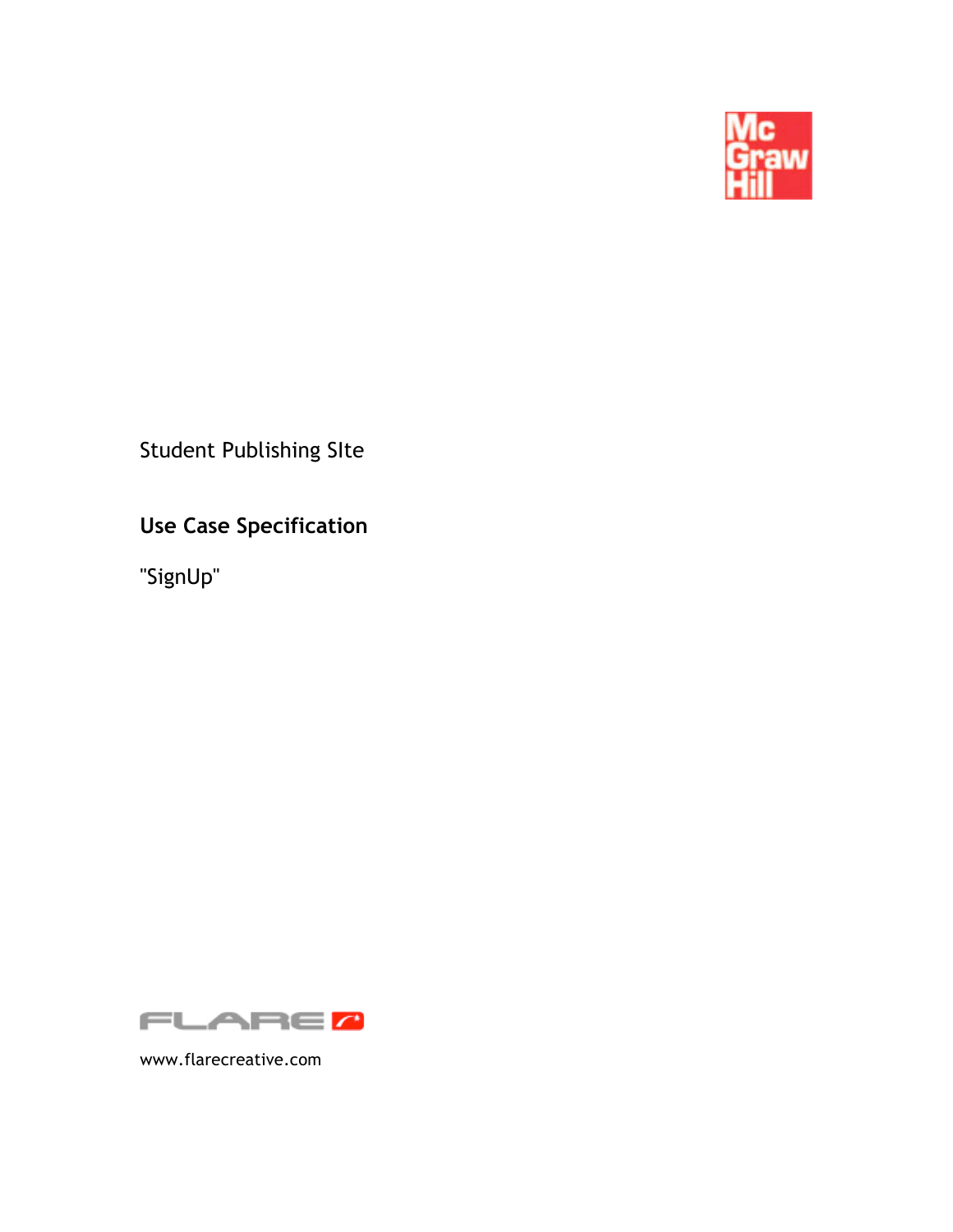

McGraw Hill Student Publishing Site

Product code: x Version No: x

Use Case: SignUp

|           | Prepared By | Reviewed By | Approved By |
|-----------|-------------|-------------|-------------|
| Name      | James Reid  |             |             |
| Signature |             |             |             |
| Date      | 25/05/2007  |             |             |
|           |             |             |             |
|           |             |             |             |
|           |             |             |             |

#### VERSION HISTORY

| Version<br>No. | Date | Changed<br>By | <b>Changes Made</b> |
|----------------|------|---------------|---------------------|
|                |      |               |                     |
|                |      |               |                     |
|                |      |               |                     |

# Functional design reference

| Version<br>No. | Page<br>No. | Section No.   Changed | By | <b>Changes Made</b> |
|----------------|-------------|-----------------------|----|---------------------|
|                |             |                       |    |                     |
|                |             |                       |    |                     |
|                |             |                       |    |                     |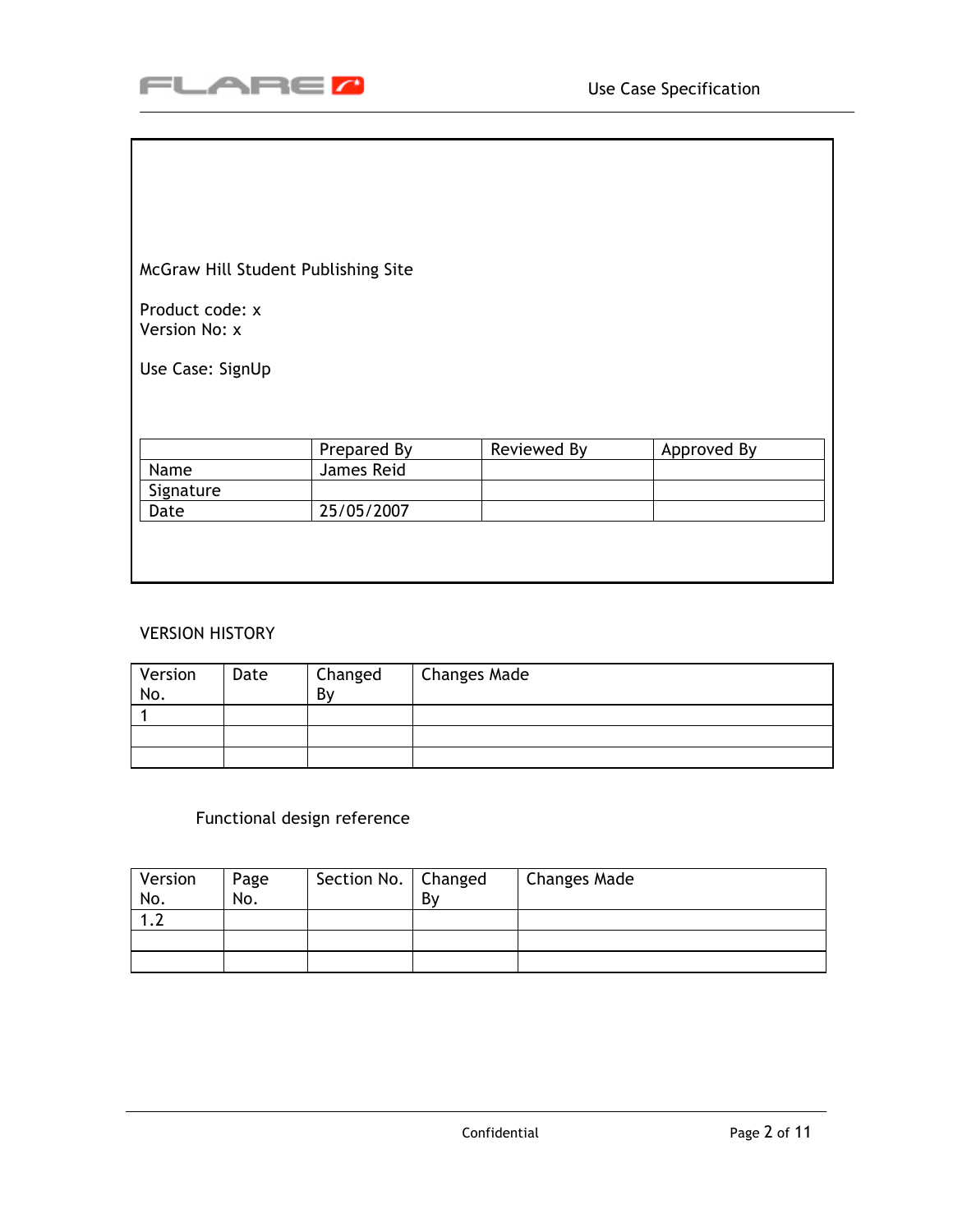

# TABLE OF CONTENTS

| $\mathbf{1}$ .                                                         |  |
|------------------------------------------------------------------------|--|
| $2_{-}$                                                                |  |
| FUNCTIONALITY OF EACH ELEMENT, VALIDATION AND INPUT RANGE 5<br>$3_{-}$ |  |
|                                                                        |  |
| 4.                                                                     |  |
| 5.                                                                     |  |
| 6.                                                                     |  |
| 6.2.<br>6.3.                                                           |  |
| $\mathbf{7}$ .                                                         |  |
| 8.                                                                     |  |
| 9.                                                                     |  |
| 10 <sub>1</sub>                                                        |  |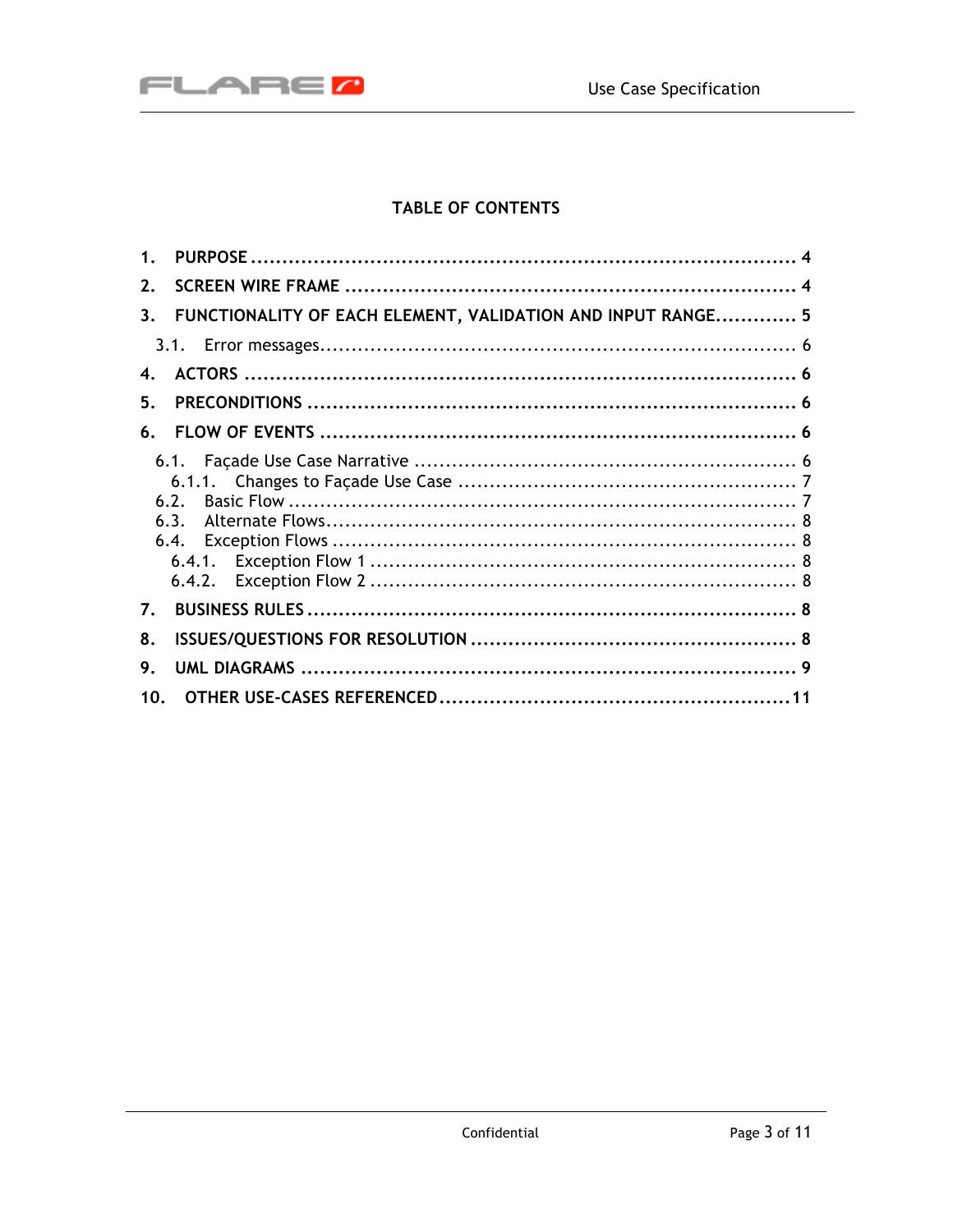

# **1. Purpose**

Take a request for a new account from the user, with mandatory required information for profile.

#### **2. Screen wire frame**

| <b>Student Publishing Site</b>                                                                                                                              | Register_min_for_login<br>Use Case:                                     | 25/05/2007 14:43:58                 |
|-------------------------------------------------------------------------------------------------------------------------------------------------------------|-------------------------------------------------------------------------|-------------------------------------|
| home<br>search<br>sign up<br>a.                                                                                                                             | rate<br>my folder.<br>my contributions.<br>my profile<br>a.<br>18<br>A. | my rewards<br>n a<br>home > sign up |
| note sharing for students                                                                                                                                   |                                                                         |                                     |
| Sign up<br>Register to join GradeGuru now                                                                                                                   |                                                                         |                                     |
| Fusce viverra vestibulum dui. Donec-<br>semper massa in nulla. Sed et turpis<br>nec lorem malesuada convallis.                                              | User_name<br><b>Hsername</b>                                            |                                     |
| Aliquam aliquam suscipit tellus. Nulla<br>tincidunt, felis a vehicula ornare, enim-<br>mauris lacinia orci.                                                 | University<br>User_University                                           |                                     |
| Sed vel ante. Morbi rutrum, ligula et                                                                                                                       | <b>User_Country</b><br>Country                                          |                                     |
| aliquet ultricies, enim pede tempor<br>ipsum, non sodales leo nulla vel mi.<br>Sed blandit placerat odio. Duis tincidunt.<br>In conque, Integer justo diam. | Email address<br><b>User_Email</b>                                      |                                     |
| Sign up now ><br>I have read and accept the terms and conditions                                                                                            |                                                                         |                                     |
| Community Standards                                                                                                                                         | Privacy Statement<br>Contact Us<br>Help                                 | Report Disrespect                   |
|                                                                                                                                                             |                                                                         |                                     |

User\_TandC\_agreed\_yes\_no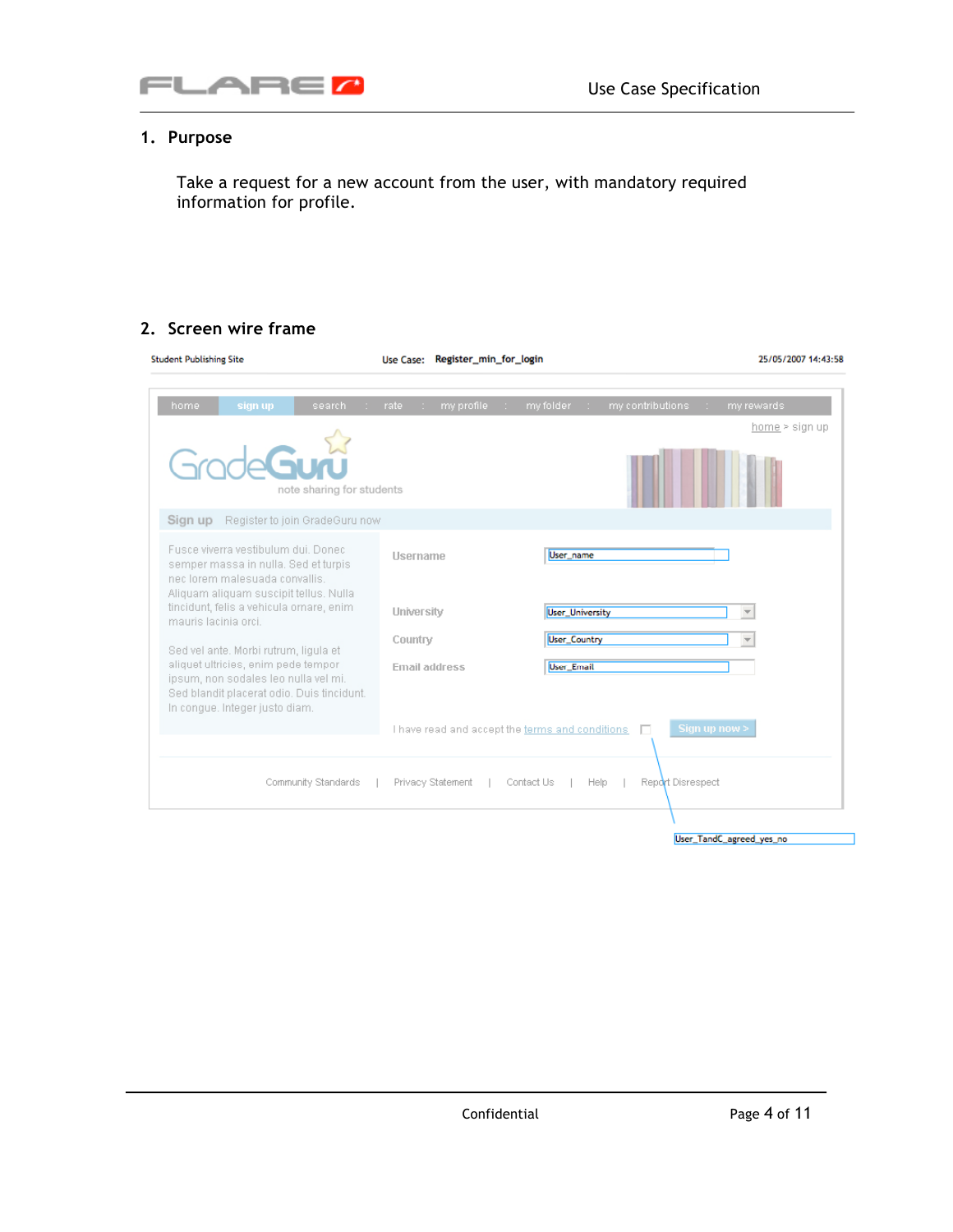

# **3. Functionality of each element, Validation and Input Range**

| element    | User_name                                                                  |
|------------|----------------------------------------------------------------------------|
| type       | form element - text input box - single line                                |
| action     | take the unique username by which the user will be known in the community. |
| comment    |                                                                            |
| validation | All alphanumeric except; $\alpha$ () %                                     |
| min chars  |                                                                            |
| max chars  | 20                                                                         |

| element    | User_country                                                                  |
|------------|-------------------------------------------------------------------------------|
| type       | form element - dropdown list                                                  |
| action     | take the user's choice from a list of known countries or to add to value list |
| comment    | with Add option which triggers add to value list                              |
| validation |                                                                               |
| min chars  |                                                                               |
| max chars  |                                                                               |

| element    | User_university                                                             |
|------------|-----------------------------------------------------------------------------|
| type       | form element - dropdown list                                                |
| action     | take the user's choice from a list of known universities or to add to value |
|            | list                                                                        |
| comment    | with Add option which triggers add to value list                            |
| validation |                                                                             |
| min chars  |                                                                             |
| max chars  |                                                                             |

| element    | User_email                                  |
|------------|---------------------------------------------|
| type       | form element - text input box (single line) |
| action     | take an email address from the user         |
| comment    |                                             |
| validation | All alphanumeric except; $\alpha$ () %      |
| min chars  |                                             |
| max chars  |                                             |

| element      | User_TandC_agreed_yes_no                             |
|--------------|------------------------------------------------------|
| type         | form element - checkbox - single line                |
| Content type |                                                      |
| action       | take user's statement on whether thay have read T&Cs |
| comment      | defaults to not-checked                              |
| validation   |                                                      |
| min chars    |                                                      |
| max chars    |                                                      |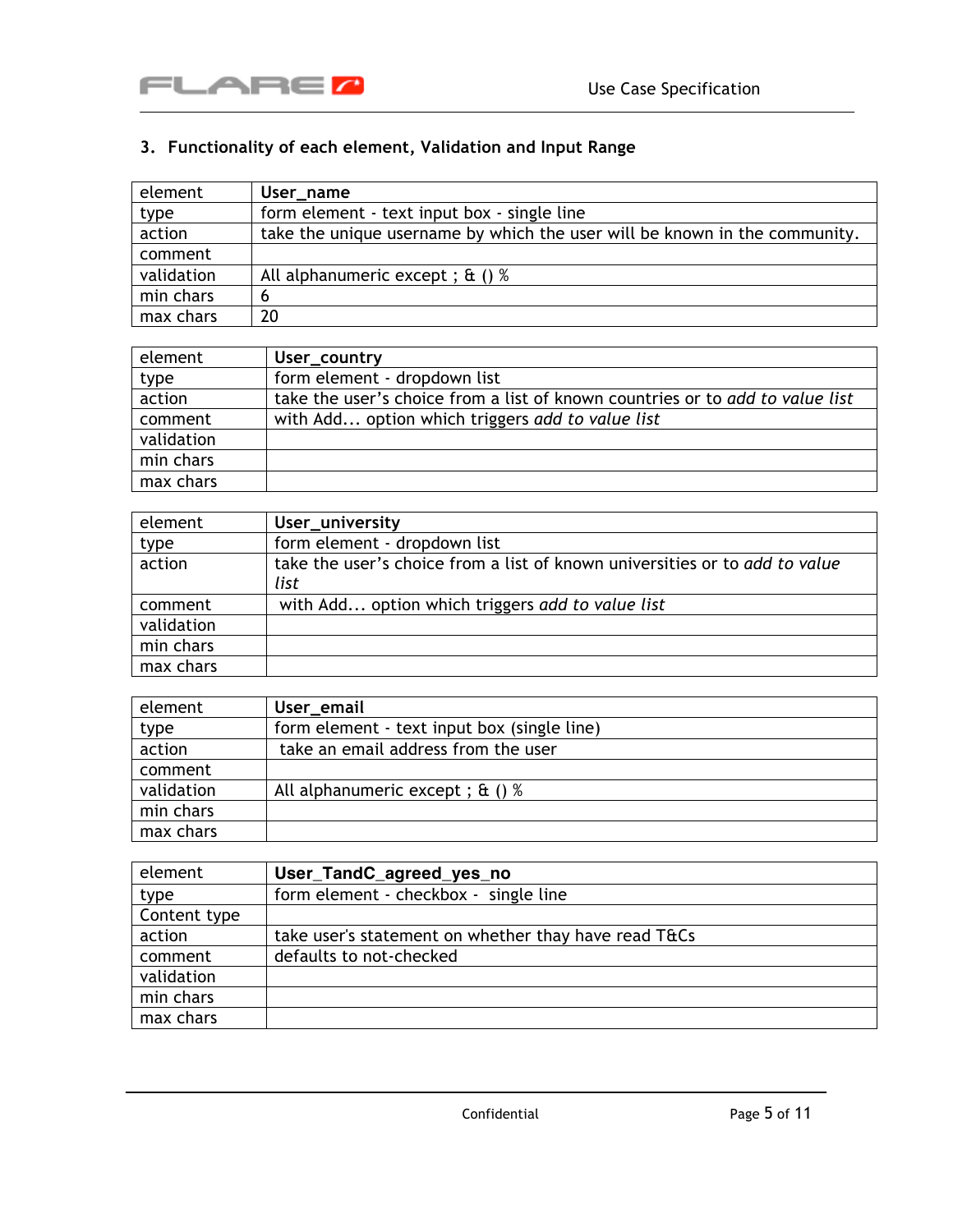

| element    | Sign_Up_Now                                                                     |
|------------|---------------------------------------------------------------------------------|
| type       | button                                                                          |
| action     | submits the user's inputs for                                                   |
|            | User name                                                                       |
|            | User_Email                                                                      |
|            | User_University                                                                 |
|            | User_TandC_agreed_yes_no                                                        |
|            | After the button is clicked the values are passed to the server for validation. |
| comment    |                                                                                 |
| validation |                                                                                 |
| min chars  |                                                                                 |
| max chars  |                                                                                 |

### **3.1. Error messages**

| condition                                      | error message |
|------------------------------------------------|---------------|
| user_name already in database                  |               |
| user_name <min chars<="" td=""><td></td></min> |               |
| usern_name >max chars                          |               |
| user_name contains illegal                     |               |
| characters                                     |               |
| user_email contains illegal                    |               |
| characters                                     |               |
| user_email does not conform                    |               |
| to known syntax for specified                  |               |
| university                                     |               |
| User_TandC_agreed_yes_no                       |               |
| not-checked                                    |               |
| XX.                                            |               |
|                                                |               |

# **4. Actors**

Primary: User Secondary:

### **5. Preconditions**

| Sr. No. | Description                              |
|---------|------------------------------------------|
|         | The user has clicked GoSignUp navigation |

# **6. Flow of Events**

# **6.1. Façade Use Case Narrative**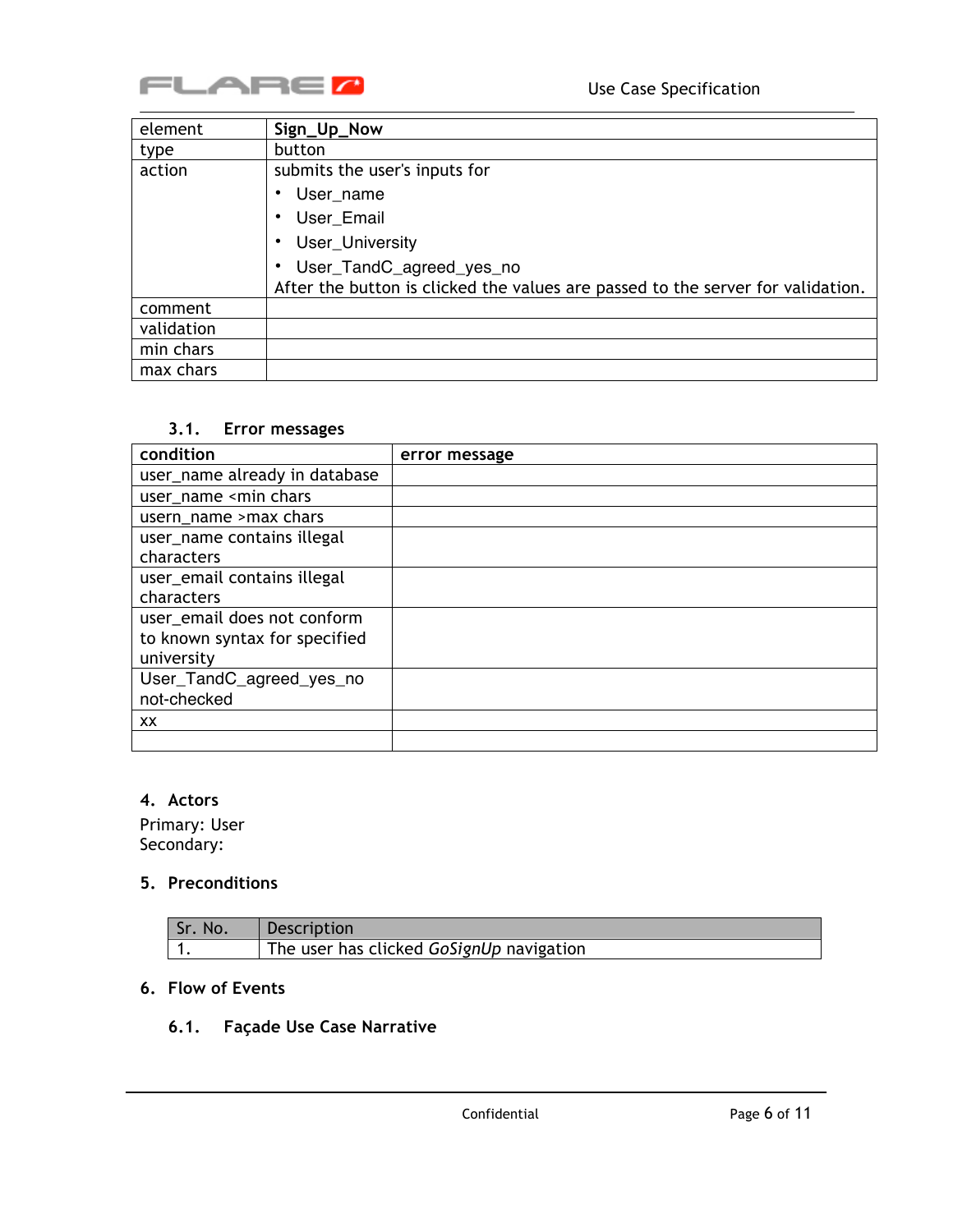

The SignUp screen is shown to the user under 2 cirumstances.

1. User clicked on *GoSignUp* navigation unprompted while browsing the site

2. User clicked on *GoSignUp* navigation when prompted because conditions for prompting were triggered

### **6.1.1. Changes to Façade Use Case**

none yet

#### **6.2. Basic Flow**

| <b>Actor Action</b>                                   | System response                         |
|-------------------------------------------------------|-----------------------------------------|
| 1. User completes form. Clicks<br>Sign_up_now button. | System checks SignUp Details are valid  |
|                                                       | System shows success message            |
|                                                       | System creates user account             |
|                                                       | System generates password               |
|                                                       | System sends password and login link to |
|                                                       | user email                              |
|                                                       |                                         |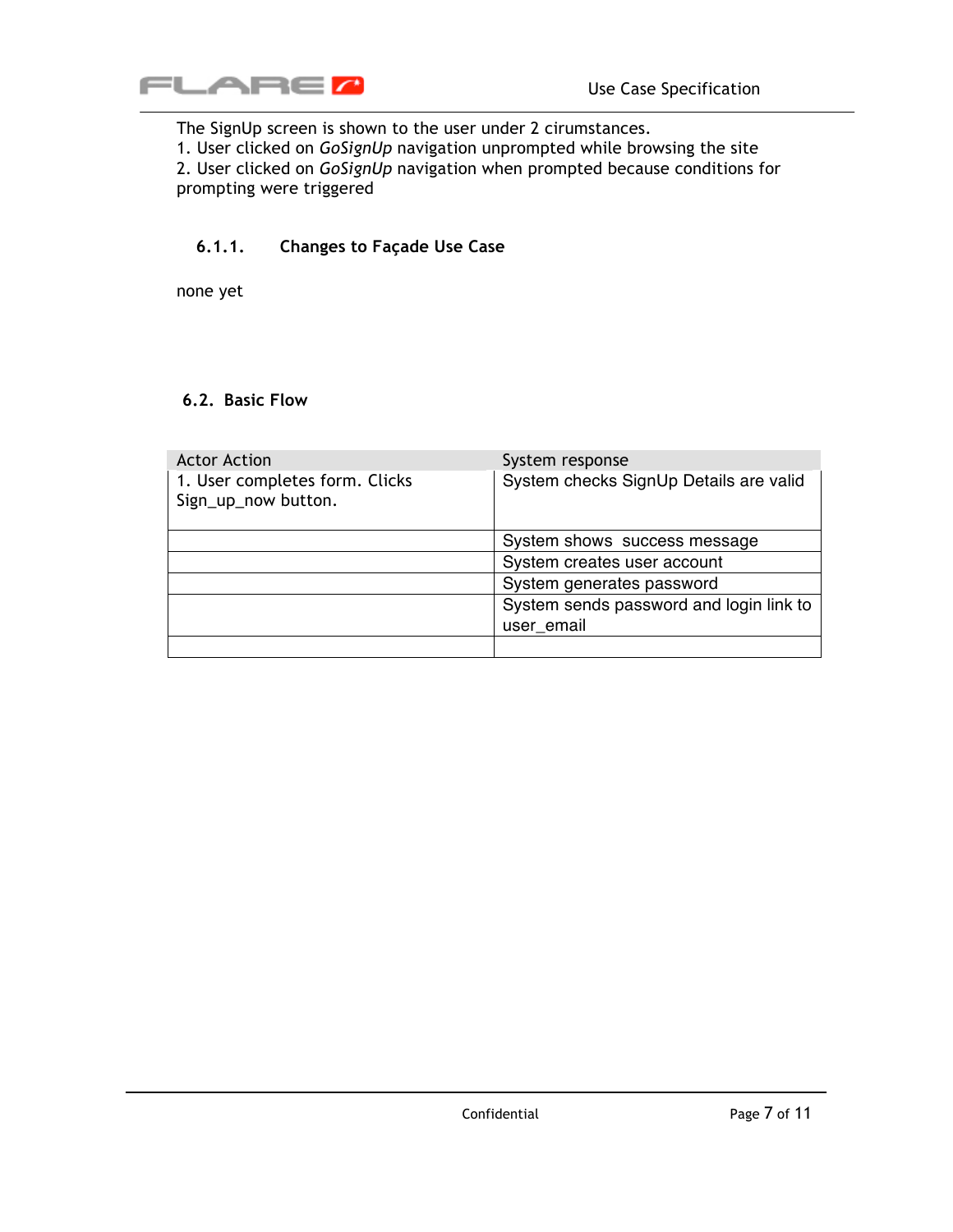

### **6.3. Alternate Flows**

none

### **6.4. Exception Flows**

# **6.4.1. Exception Flow 1**

| <b>Actor Action</b>           | <b>System Response</b>                 |
|-------------------------------|----------------------------------------|
| Actor selects "Add" from the  | System handles as Request add to value |
| dropdown list of universities | list                                   |

### **6.4.2. Exception Flow 2**

| <b>Actor Action</b>            | System Response                     |
|--------------------------------|-------------------------------------|
| SignUp Details do not validate | System shows relevant error message |
|                                | and stays on SignUp page            |

# **7. Business Rules**

x

### **8. Issues/Questions for Resolution**

x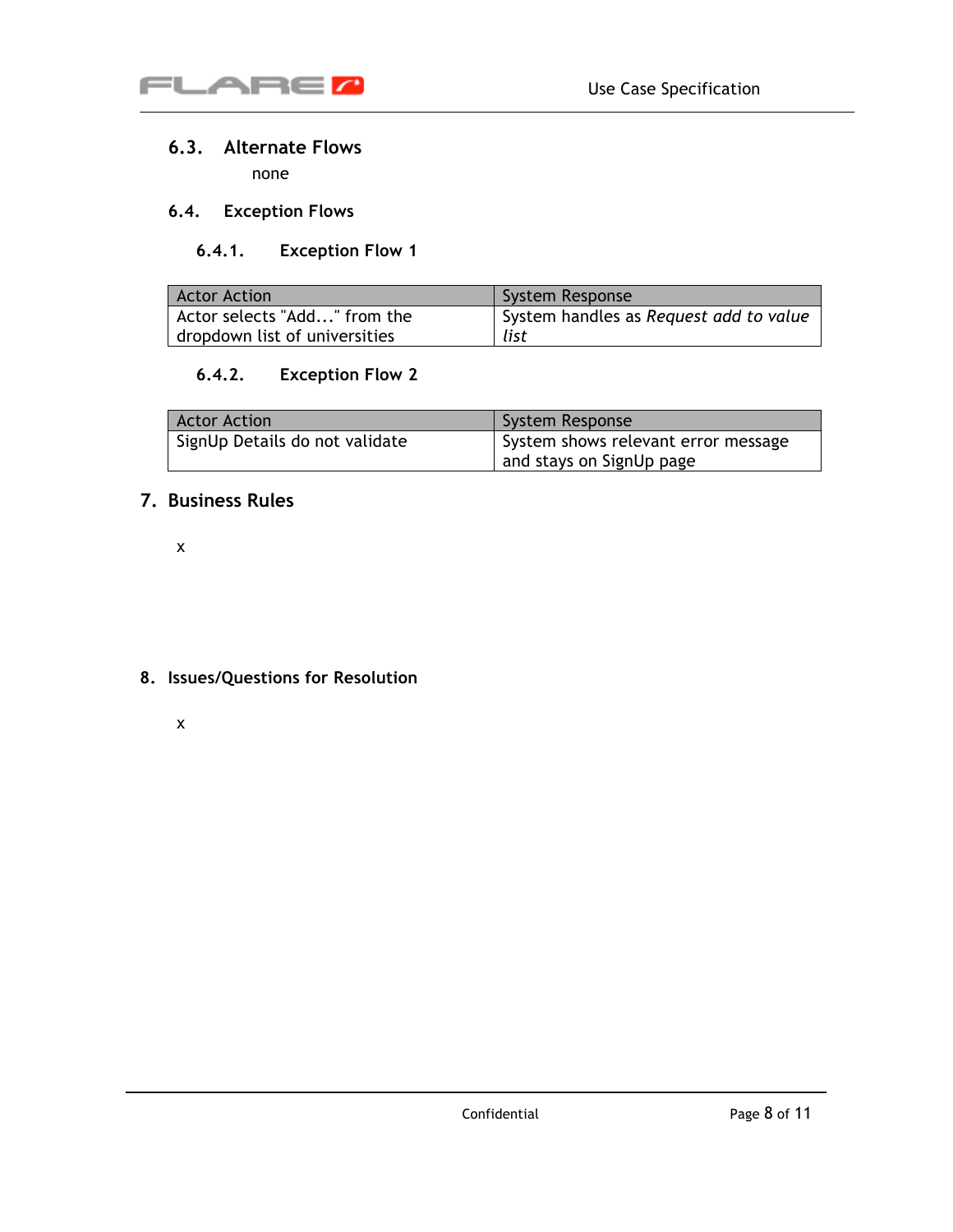

# **9. UML Diagrams**

Use Case Overview

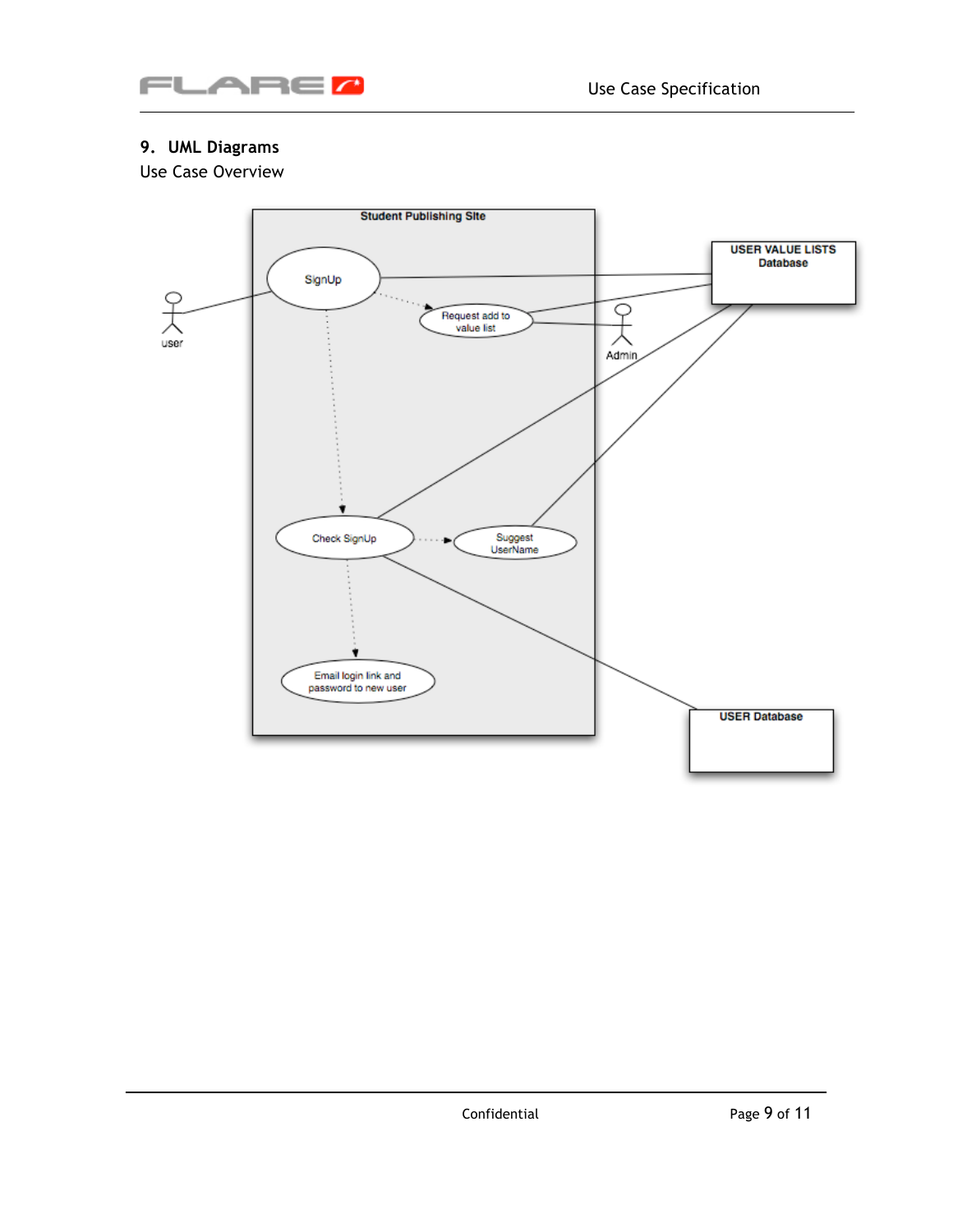

#### **Flows**